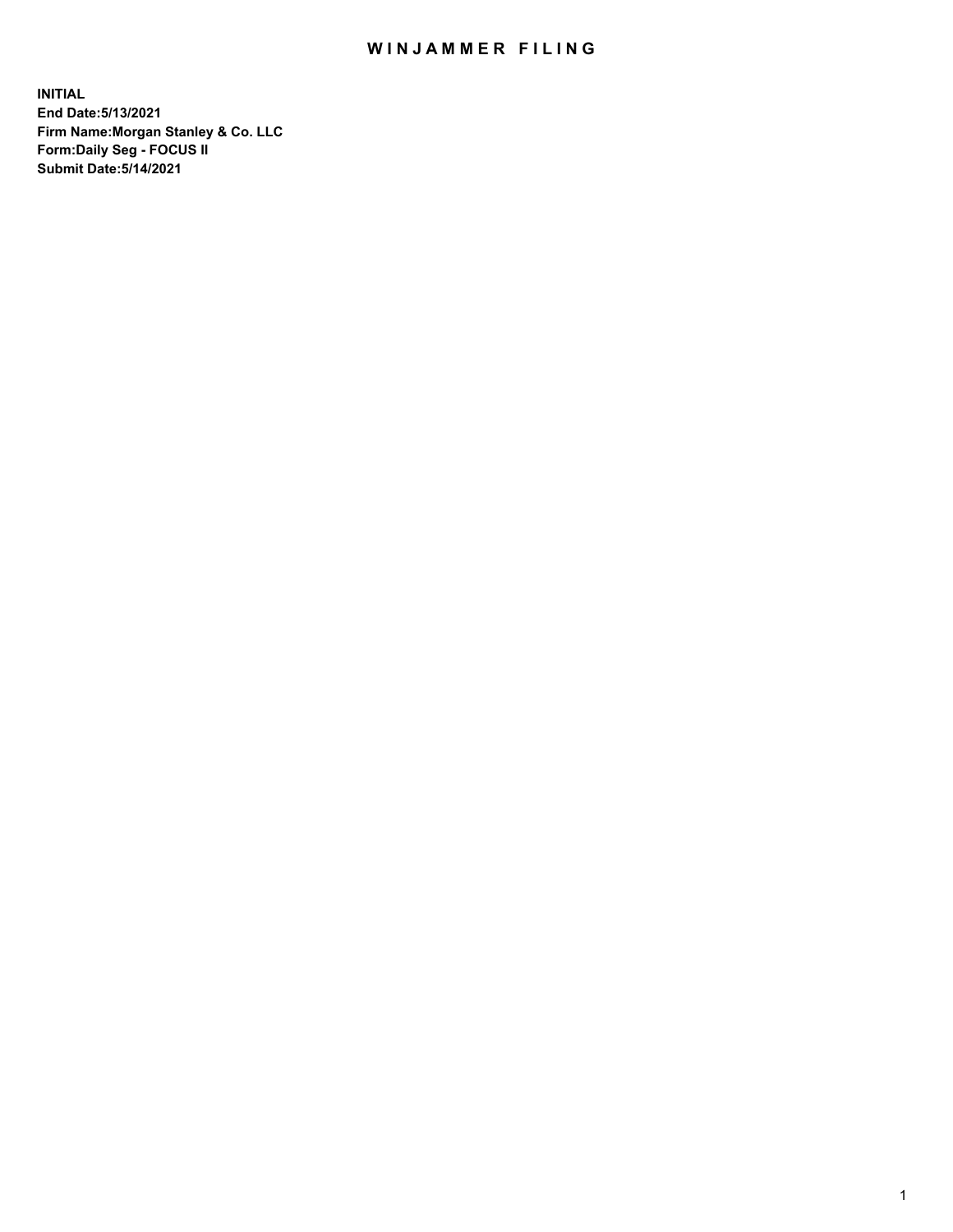**INITIAL End Date:5/13/2021 Firm Name:Morgan Stanley & Co. LLC Form:Daily Seg - FOCUS II Submit Date:5/14/2021 Daily Segregation - Cover Page**

| Name of Company                                                                                                                                                                                                                                                                                                                | <b>Morgan Stanley &amp; Co. LLC</b>                     |
|--------------------------------------------------------------------------------------------------------------------------------------------------------------------------------------------------------------------------------------------------------------------------------------------------------------------------------|---------------------------------------------------------|
| <b>Contact Name</b>                                                                                                                                                                                                                                                                                                            | <b>Ikram Shah</b>                                       |
| <b>Contact Phone Number</b>                                                                                                                                                                                                                                                                                                    | 212-276-0963                                            |
| <b>Contact Email Address</b>                                                                                                                                                                                                                                                                                                   | Ikram.shah@morganstanley.com                            |
| FCM's Customer Segregated Funds Residual Interest Target (choose one):<br>a. Minimum dollar amount: ; or<br>b. Minimum percentage of customer segregated funds required:% ; or<br>c. Dollar amount range between: and; or                                                                                                      | 235,000,000<br><u>0</u><br><u>00</u>                    |
| d. Percentage range of customer segregated funds required between:% and%.<br>FCM's Customer Secured Amount Funds Residual Interest Target (choose one):                                                                                                                                                                        | 0 <sup>0</sup>                                          |
| a. Minimum dollar amount: ; or<br>b. Minimum percentage of customer secured funds required:%; or<br>c. Dollar amount range between: and; or<br>d. Percentage range of customer secured funds required between: % and %.                                                                                                        | 140,000,000<br><u>0</u><br><u>0 0</u><br>0 <sub>0</sub> |
| FCM's Cleared Swaps Customer Collateral Residual Interest Target (choose one):<br>a. Minimum dollar amount: ; or<br>b. Minimum percentage of cleared swaps customer collateral required:% ; or<br>c. Dollar amount range between: and; or<br>d. Percentage range of cleared swaps customer collateral required between:% and%. | 92,000,000<br><u>0</u><br>0 Q<br>0 <sub>0</sub>         |

Attach supporting documents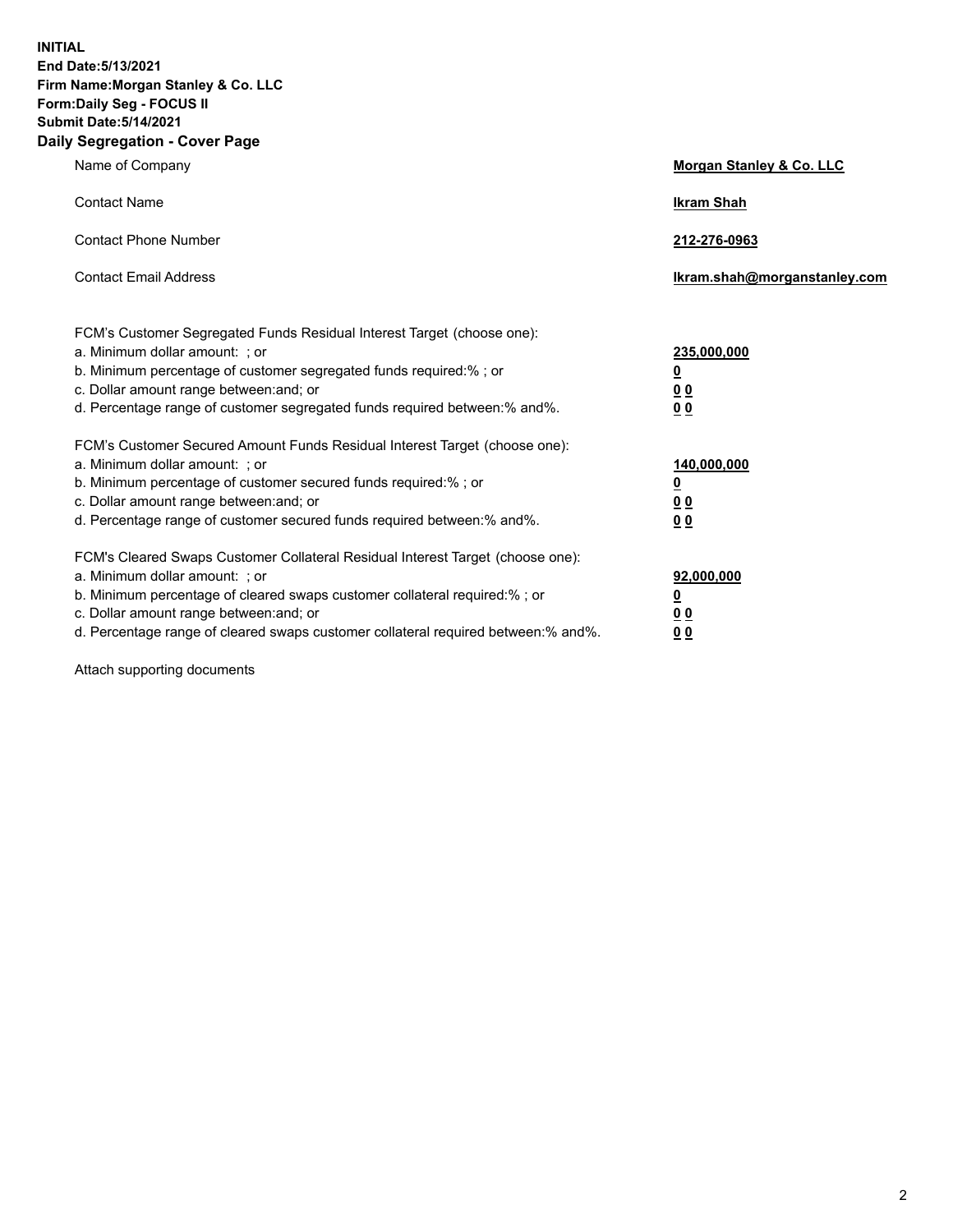## **INITIAL End Date:5/13/2021 Firm Name:Morgan Stanley & Co. LLC Form:Daily Seg - FOCUS II Submit Date:5/14/2021**

## **Daily Segregation - Secured Amounts**

Foreign Futures and Foreign Options Secured Amounts Amount required to be set aside pursuant to law, rule or regulation of a foreign government or a rule of a self-regulatory organization authorized thereunder 1. Net ledger balance - Foreign Futures and Foreign Option Trading - All Customers A. Cash **4,691,916,642** [7315] B. Securities (at market) **2,064,111,288** [7317] 2. Net unrealized profit (loss) in open futures contracts traded on a foreign board of trade **743,708,873** [7325] 3. Exchange traded options a. Market value of open option contracts purchased on a foreign board of trade **36,107,278** [7335] b. Market value of open contracts granted (sold) on a foreign board of trade **-31,691,317** [7337] 4. Net equity (deficit) (add lines 1. 2. and 3.) **7,504,152,764** [7345] 5. Account liquidating to a deficit and account with a debit balances - gross amount **50,644,734** [7351] Less: amount offset by customer owned securities **-49,258,160** [7352] **1,386,574** 6. Amount required to be set aside as the secured amount - Net Liquidating Equity Method (add lines 4 and 5)

7. Greater of amount required to be set aside pursuant to foreign jurisdiction (above) or line 6.

## FUNDS DEPOSITED IN SEPARATE REGULATION 30.7 ACCOUNTS

- 1. Cash in banks
	- A. Banks located in the United States **725,356,405** [7500]
	- B. Other banks qualified under Regulation 30.7 **523,027,031** [7520] **1,248,383,436**
- 2. Securities
	- A. In safekeeping with banks located in the United States **486,419,673** [7540]
	- B. In safekeeping with other banks qualified under Regulation 30.7 **43,628,315** [7560] **530,047,988**
- 3. Equities with registered futures commission merchants
	-
	- B. Securities **0** [7590]
	- C. Unrealized gain (loss) on open futures contracts **199,197** [7600]
	- D. Value of long option contracts **0** [7610]
	- E. Value of short option contracts **0** [7615] **16,456,100** [7620]
- 4. Amounts held by clearing organizations of foreign boards of trade
	- A. Cash **0** [7640]
	- B. Securities **0** [7650]
	- C. Amount due to (from) clearing organization daily variation **0** [7660]
	- D. Value of long option contracts **0** [7670]
	- E. Value of short option contracts **0** [7675] **0** [7680]
- 5. Amounts held by members of foreign boards of trade
	-
	-
	- C. Unrealized gain (loss) on open futures contracts **743,509,676** [7720]
	- D. Value of long option contracts **36,107,278** [7730]
	- E. Value of short option contracts **-31,691,317** [7735] **5,926,774,991**
- 6. Amounts with other depositories designated by a foreign board of trade **0** [7760]
- 7. Segregated funds on hand **0** [7765]
- 8. Total funds in separate section 30.7 accounts **7,721,662,515** [7770]
- 9. Excess (deficiency) Set Aside for Secured Amount (subtract line 7 Secured Statement Page 1 from Line 8)
- 10. Management Target Amount for Excess funds in separate section 30.7 accounts **140,000,000** [7780]
- 11. Excess (deficiency) funds in separate 30.7 accounts over (under) Management Target **76,123,177** [7785]

**0** [7305]

[7354] **7,505,539,338** [7355]

**7,505,539,338** [7360]

[7530]

[7570]

A. Cash **16,256,903** [7580]

 A. Cash **3,644,786,054** [7700] B. Securities **1,534,063,300** [7710] [7740] **216,123,177** [7380]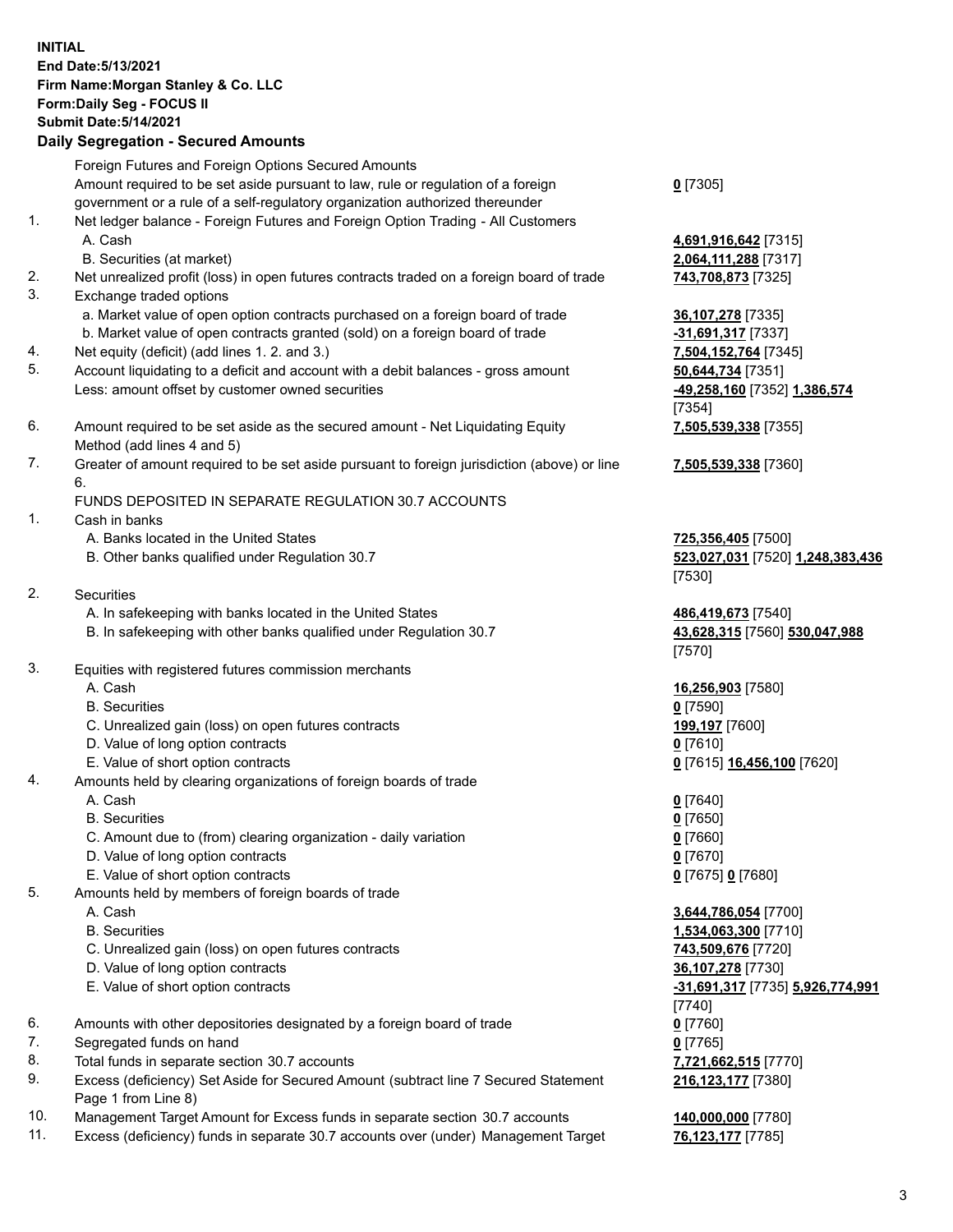**INITIAL End Date:5/13/2021 Firm Name:Morgan Stanley & Co. LLC Form:Daily Seg - FOCUS II Submit Date:5/14/2021 Daily Segregation - Segregation Statement** SEGREGATION REQUIREMENTS(Section 4d(2) of the CEAct) 1. Net ledger balance A. Cash **14,563,295,288** [7010] B. Securities (at market) **8,322,783,985** [7020] 2. Net unrealized profit (loss) in open futures contracts traded on a contract market **2,473,882,813** [7030] 3. Exchange traded options A. Add market value of open option contracts purchased on a contract market **836,477,853** [7032] B. Deduct market value of open option contracts granted (sold) on a contract market **-396,997,257** [7033] 4. Net equity (deficit) (add lines 1, 2 and 3) **25,799,442,682** [7040] 5. Accounts liquidating to a deficit and accounts with debit balances - gross amount **625,763,454** [7045] Less: amount offset by customer securities **-625,271,426** [7047] **492,028** [7050] 6. Amount required to be segregated (add lines 4 and 5) **25,799,934,710** [7060] FUNDS IN SEGREGATED ACCOUNTS 7. Deposited in segregated funds bank accounts A. Cash **3,141,628,959** [7070] B. Securities representing investments of customers' funds (at market) **0** [7080] C. Securities held for particular customers or option customers in lieu of cash (at market) **2,188,672,295** [7090] 8. Margins on deposit with derivatives clearing organizations of contract markets A. Cash **14,290,256,315** [7100] B. Securities representing investments of customers' funds (at market) **0** [7110] C. Securities held for particular customers or option customers in lieu of cash (at market) **6,134,111,690** [7120] 9. Net settlement from (to) derivatives clearing organizations of contract markets **-12,333,207** [7130] 10. Exchange traded options A. Value of open long option contracts **836,477,853** [7132] B. Value of open short option contracts **-396,997,257** [7133] 11. Net equities with other FCMs A. Net liquidating equity **5,021,783** [7140] B. Securities representing investments of customers' funds (at market) **0** [7160] C. Securities held for particular customers or option customers in lieu of cash (at market) **0** [7170] 12. Segregated funds on hand **0** [7150] 13. Total amount in segregation (add lines 7 through 12) **26,186,838,431** [7180] 14. Excess (deficiency) funds in segregation (subtract line 6 from line 13) **386,903,721** [7190] 15. Management Target Amount for Excess funds in segregation **235,000,000** [7194] **151,903,721** [7198]

16. Excess (deficiency) funds in segregation over (under) Management Target Amount Excess